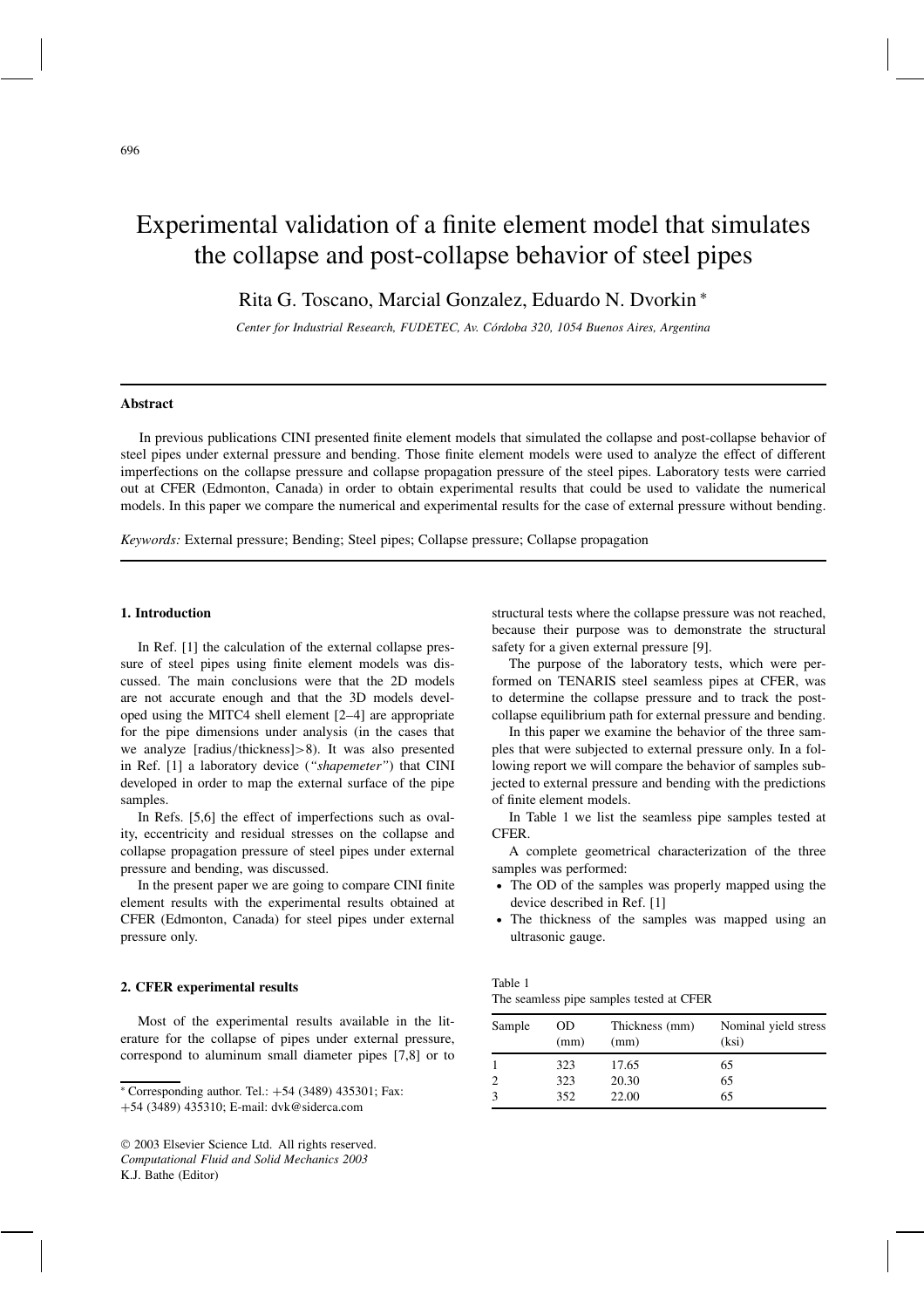

Fig. 1. CFER collapse chamber.

Also a complete mechanical characterization of the three samples was performed. For each pipe sample the following determinations of the yield stress were done:

- Coupons in the circumferential direction, tension tests.
- Coupons in the circumferential direction, compression tests.
- Coupons in the axial direction, tension tests.
- Coupons in the axial direction, compression tests.

For developing the finite element models of the collapse test the value of the compressive circumferential yield stress was used.

The circumferential residual stresses were measured using the slit-ring test [1] (a linear stress distribution through the thickness is assumed).

For each case CFER determined the collapse pressure

and the collapse propagation pressure using the experimental apparatus shown in Fig. 1.

# **3. The finite element models**

For each of the three tested samples we developed a finite element model using the MITC4 shell element in the ADINA general-purpose code [10].

In Fig. 1 we presented a scheme of a tube sample inside the pressure chamber at CFER. It is obvious that the external pressure acts on the lateral surface of the pipes and also that it introduces an axial compression on them.

The numerical models were developed using a material and geometrical nonlinear formulation [11] and they incorporate the following features:



Fig. 2. Sample #1: external pressure vs. internal volume reduction; finite element curve (line and symbols) and experimental results (solid line).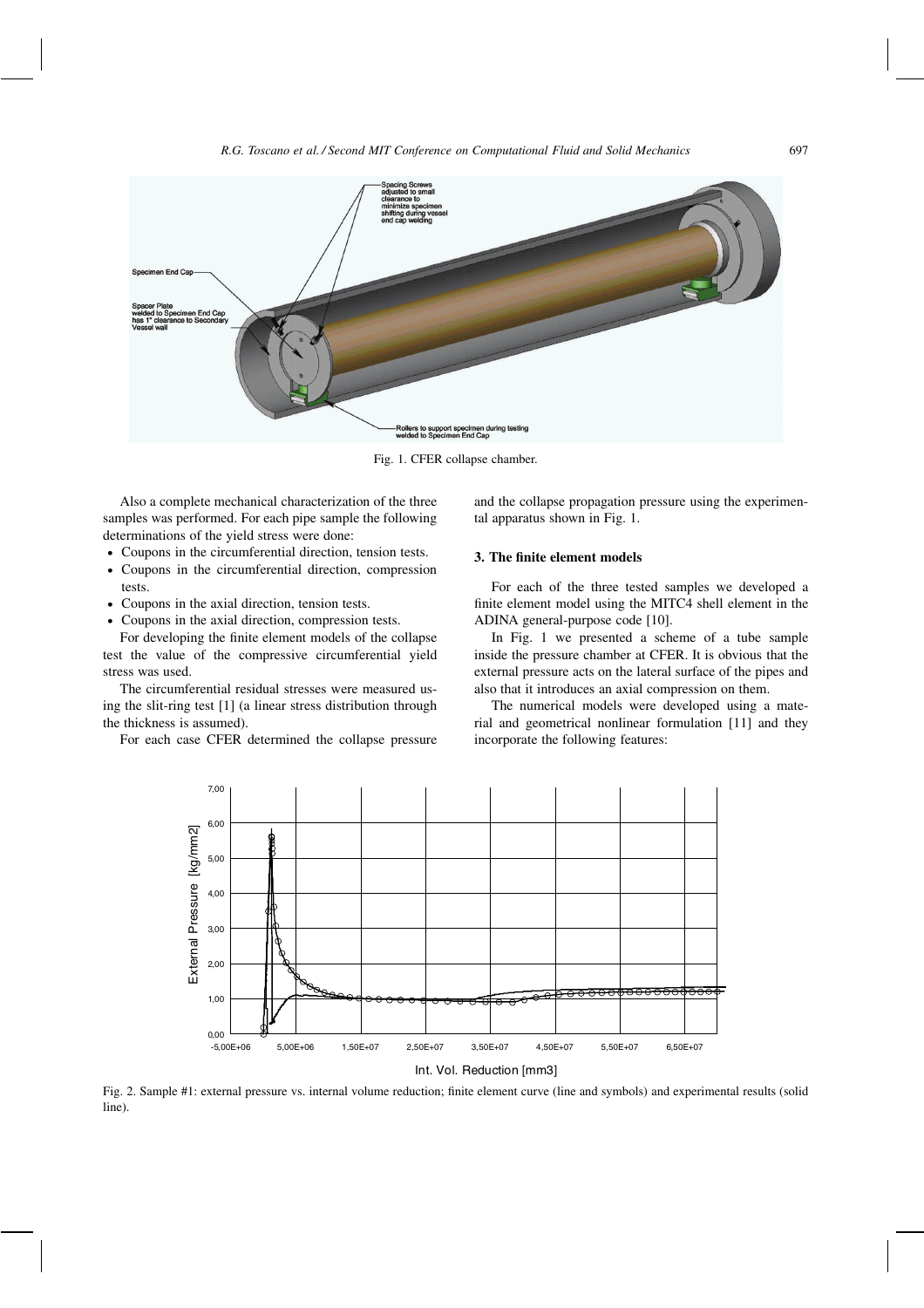

Fig. 3. Sample #2: external pressure vs. internal volume reduction; finite element curve (line and symbols) and experimental results (solid line).



Fig. 4. Sample #3: external pressure vs. internal volume reduction; finite element curve (line and symbols) and experimental results (solid line).

- Geometry as described by the OD mapping and by the thickness distribution, those were determined as discussed above.
- Von Mises elastic: almost perfectly plastic material model with the yield stress corresponding to the samples hoop yield stress in compression. In this model we neglect the plastic anisotropy of the material.
- Residual stresses as reported above.
- Contact elements on the pipe inner surface [11] in order to prevent its inter-penetration in the post-collapse regime.
- The nonlinear equilibrium path was tracked using the algorithm described in Ref. [12].

In Figs. 2, 3 and 4 we compare, for the three samples the experimentally and numerically determined *[External Pressure vs. Internal Volume Reduction]* diagrams.

The experimental and numerical diagrams are practically coincident, except in the interval that goes from immediately after the pipe collapse to the point at which the experimentally and numerically determined curves merge again<sup>1</sup>. Hence, we can assess that the post-collapse re-

<sup>&</sup>lt;sup>1</sup> In the experimental test, after collapse the chamber is abruptly depressurized and water must be pumped to regain pressure. Hence, the *[external pressure–internal volume reduction]* experimental path is different from the numerical one.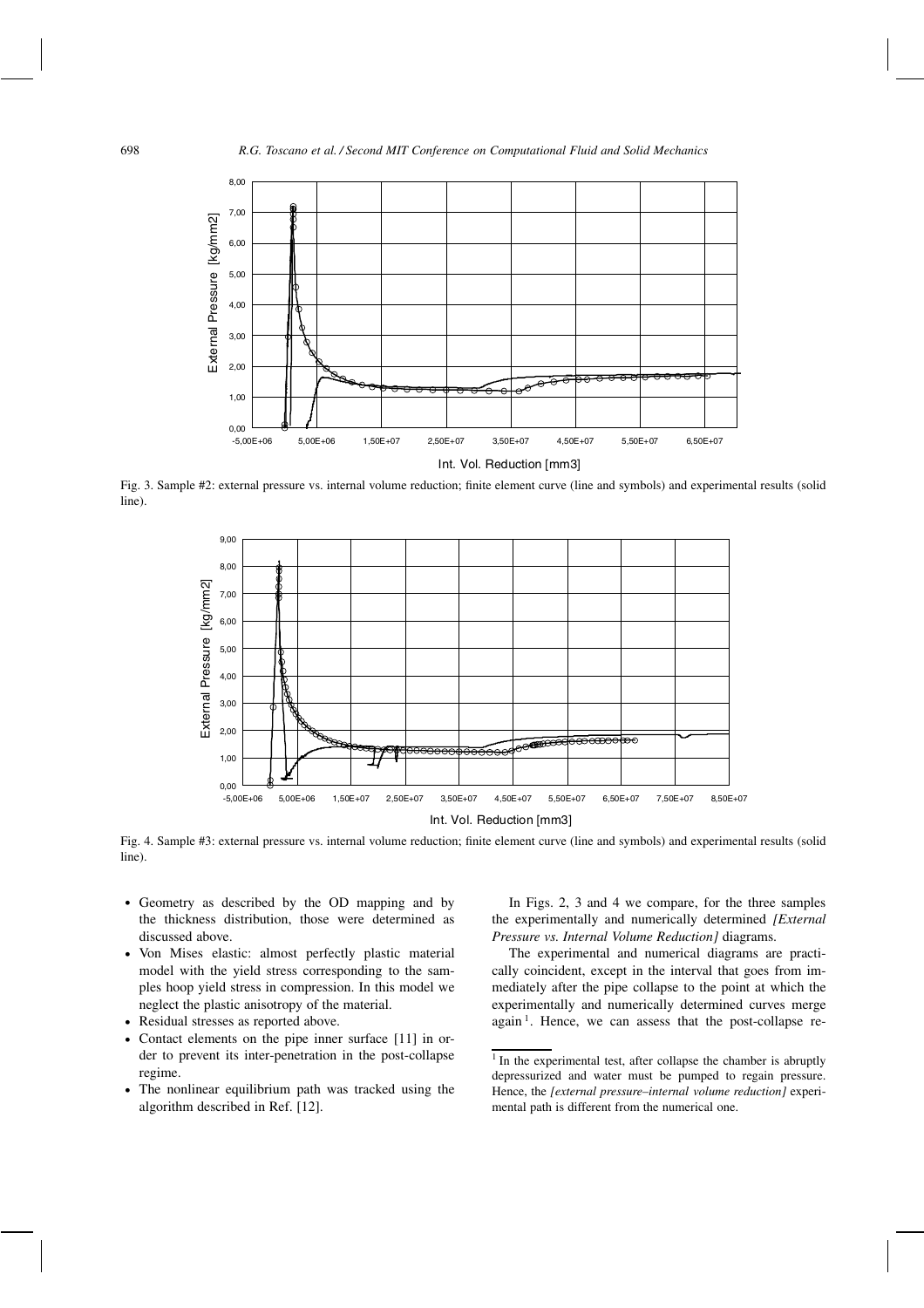

Fig. 5. Sample #1; post-collapse; isometric view.



Fig. 6. Sample #1; post-collapse; end view.

sponse of the finite element model, specifically the path in which the collapse propagates, has an excellent match with the experimental results.

For the first sample, in Figs. 5 and 6 we present the deformed finite element mesh corresponding to a certain point of the collapse propagation.

#### **4. Conclusions**

The agreement between the finite element predictions and the laboratory observations, both in the pre- and postcollapse regimes is excellent; hence, the finite element models can be used as a reliable engineering tool for analyzing the effect of different imperfections on the collapse and collapse propagation pressure of steel pipes.

An important aspect that needs further analysis is the prediction of the collapse mode: since there are more than one collapse modes that present almost identical collapse pressures, small perturbations either  $+$  in the experimental or numerical models, can produce in both cases a branching into one of the possible collapse modes.

#### **Acknowledgement**

We gratefully acknowledge the support of the TENARIS Group for this research.

# **References**

- [1] Assanelli AP, Toscano RG, Johnson DH, Dvorkin EN. Experimental/numerical analysis of the collapse behavior of steel pipes. Eng Comput 2000;17:459–486.
- [2] Dvorkin EN, Bathe KJ. A continuum mechanics based four-node shell element for general nonlinear analysis. Eng Comput 1984;1:77–88.
- [3] Bathe KJ, Dvorkin EN. A four-node plate bending element based on Mindlin/Reissner plate theory and a mixed interpolation. Int J Numer Methods Eng 1985;21: 367–383.
- [4] Bathe KJ, Dvorkin EN. A formulation of general shell elements — the use of mixed interpolation of tensorial components. Int J Numer Methods Eng 1986;22:697–722.
- [5] Toscano RG, Amenta PM, Dvorkin EN. Enhancement of the collapse resistance of tubular products for deep-water pipeline applications. Proc 25th Offshore Pipeline Technology Conference, IBC, Amsterdam, 2002.
- [6] Toscano RG, Dvorkin EN. Collapse and post-collapse behavior of steel pipes. Fifth World Congress on Computational Mechanics, Vienna, Austria, 2002.
- [7] Kyriakides S, Yeh MK, Roach D. On the determination of the propagation pressure of long circular tubes. ASME Trans 1984;106:150–159.
- [8] Kyriakides S. Propagating instabilities in structures. Adv Appl Mech 1994;30:67–189.